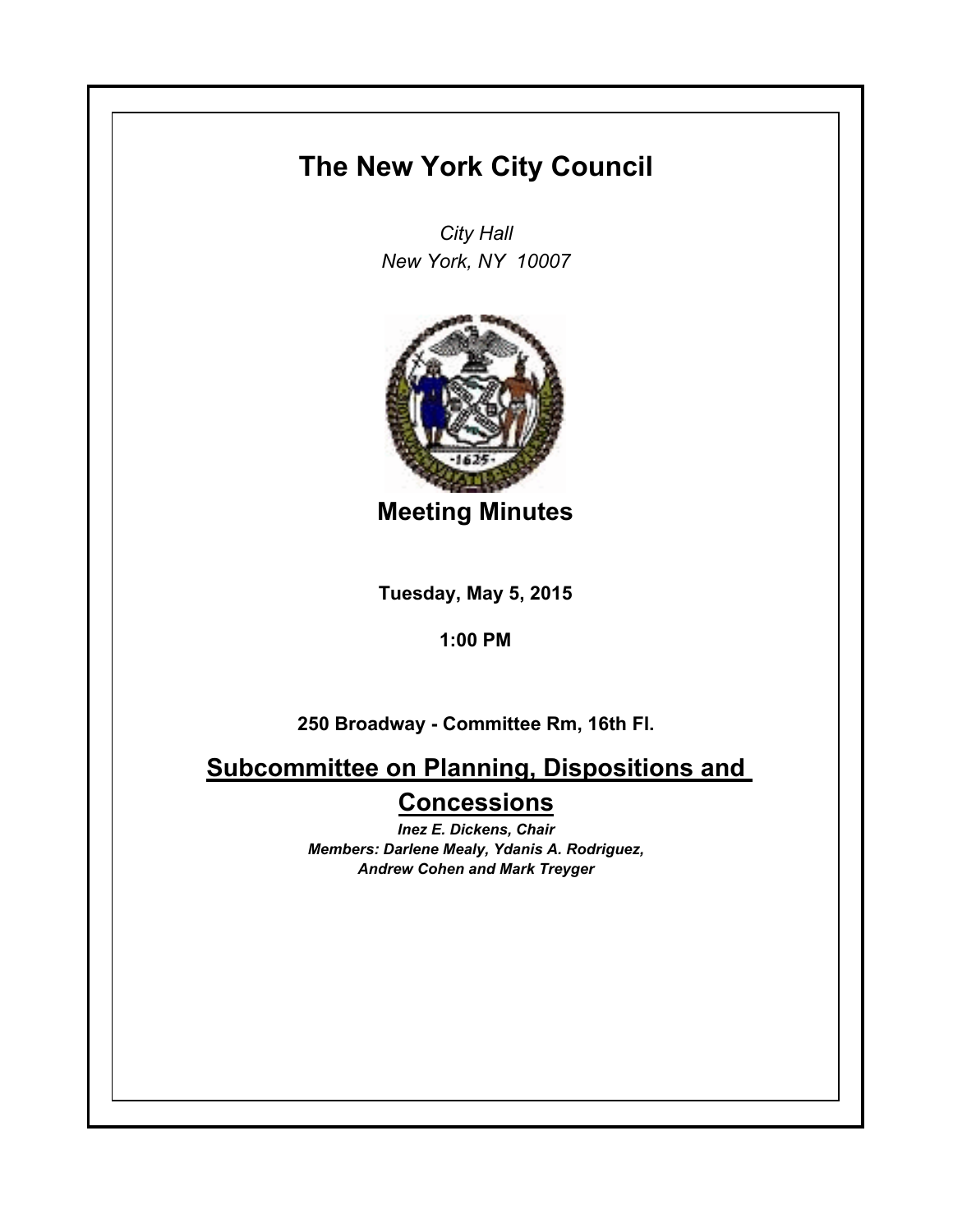| Roll Call                                                                                                                                                                                                                                                                                                                                                                                               |                                                                                                                                                                                                                                                                                                                                                                    |                                                                                                                                                                                                                                                                                                                                                                                                                                                |
|---------------------------------------------------------------------------------------------------------------------------------------------------------------------------------------------------------------------------------------------------------------------------------------------------------------------------------------------------------------------------------------------------------|--------------------------------------------------------------------------------------------------------------------------------------------------------------------------------------------------------------------------------------------------------------------------------------------------------------------------------------------------------------------|------------------------------------------------------------------------------------------------------------------------------------------------------------------------------------------------------------------------------------------------------------------------------------------------------------------------------------------------------------------------------------------------------------------------------------------------|
|                                                                                                                                                                                                                                                                                                                                                                                                         | Present: Dickens, Rodriguez, Cohen and Treyger                                                                                                                                                                                                                                                                                                                     |                                                                                                                                                                                                                                                                                                                                                                                                                                                |
|                                                                                                                                                                                                                                                                                                                                                                                                         | <b>Absent: Mealy</b>                                                                                                                                                                                                                                                                                                                                               |                                                                                                                                                                                                                                                                                                                                                                                                                                                |
| LU 0218-2015                                                                                                                                                                                                                                                                                                                                                                                            | Application No. 20155529 HAM submitted by the New York City<br>Department of Housing Preservation and Development pursuant to<br>Article 16 of the General Municipal Law of New York State for an<br>Urban Development Action Area Project for property located at 222<br>East 13th Street, Borough of Manhattan, Community Board 3,<br><b>Council District 9.</b> |                                                                                                                                                                                                                                                                                                                                                                                                                                                |
|                                                                                                                                                                                                                                                                                                                                                                                                         | <b>Attachments:</b>                                                                                                                                                                                                                                                                                                                                                | April 28, 2015 - Stated Meeting Agenda with Links to Files, Land Use<br>Calendar - Week of May 4, 2015 - May 8, 2015, Land Use Calendar - May<br>7, 2015, Hearing Testimony - Planning 5/5/15, Hearing Transcript - Planning<br>5/5/15, Hearing Transcript - Land Use 5-7-15, Hearing Transcript - Stated<br>Meeting 5-14-15, Committee Report, Resolution                                                                                     |
|                                                                                                                                                                                                                                                                                                                                                                                                         | This Land Use Application was Hearing Held by Committee                                                                                                                                                                                                                                                                                                            |                                                                                                                                                                                                                                                                                                                                                                                                                                                |
|                                                                                                                                                                                                                                                                                                                                                                                                         | <b>Attachments:</b>                                                                                                                                                                                                                                                                                                                                                | April 28, 2015 - Stated Meeting Agenda with Links to Files, Land Use<br>Calendar - Week of May 4, 2015 - May 8, 2015, Land Use Calendar - May<br>7, 2015, Hearing Testimony - Planning 5/5/15, Hearing Transcript - Planning<br>5/5/15, Hearing Transcript - Land Use 5-7-15, Hearing Transcript - Stated<br>Meeting 5-14-15, Committee Report, Resolution                                                                                     |
| A motion was made that this Land Use Application be Approved by Subcommittee<br>approved by Roll Call.                                                                                                                                                                                                                                                                                                  |                                                                                                                                                                                                                                                                                                                                                                    |                                                                                                                                                                                                                                                                                                                                                                                                                                                |
| <b>Affirmative: 4-</b><br>Dickens, Rodriguez, Cohen and Treyger                                                                                                                                                                                                                                                                                                                                         |                                                                                                                                                                                                                                                                                                                                                                    |                                                                                                                                                                                                                                                                                                                                                                                                                                                |
|                                                                                                                                                                                                                                                                                                                                                                                                         | Absent: 1 -                                                                                                                                                                                                                                                                                                                                                        | Mealy                                                                                                                                                                                                                                                                                                                                                                                                                                          |
| LU 0219-2015<br>Application No. 20155554 HAM submitted by the New York City<br>Department of Housing Preservation and Development pursuant to<br>Section 577 of the Private Housing Finance Law for a real property<br>tax exemption for properties identified as Block 2025, Lots 41,50,<br>52, and 53, and Block 2026, Lot 7, Borough of Manhattan,<br><b>Community Board 10, Council District 9.</b> |                                                                                                                                                                                                                                                                                                                                                                    |                                                                                                                                                                                                                                                                                                                                                                                                                                                |
|                                                                                                                                                                                                                                                                                                                                                                                                         | <b>Attachments:</b>                                                                                                                                                                                                                                                                                                                                                | April 28, 2015 - Stated Meeting Agenda with Links to Files, Land Use<br>Calendar - Week of May 4, 2015 - May 8, 2015, Hearing Transcript -<br>Planning 5/5/15, Hearing Testimony - Planning 5/5/15, Land Use Calendar -<br>Week of May 18, 2015 - May 22, 2015, Hearing Testimony - Planning<br>5-19-15, Land Use Calendar - Week of June 1, 2015 - June 5, 2015,<br>Hearing Testimony - Planning 6-2-15, Hearing Transcript - Planning 6-2-15 |

## **This Land Use Application was Hearing Held by Committee**